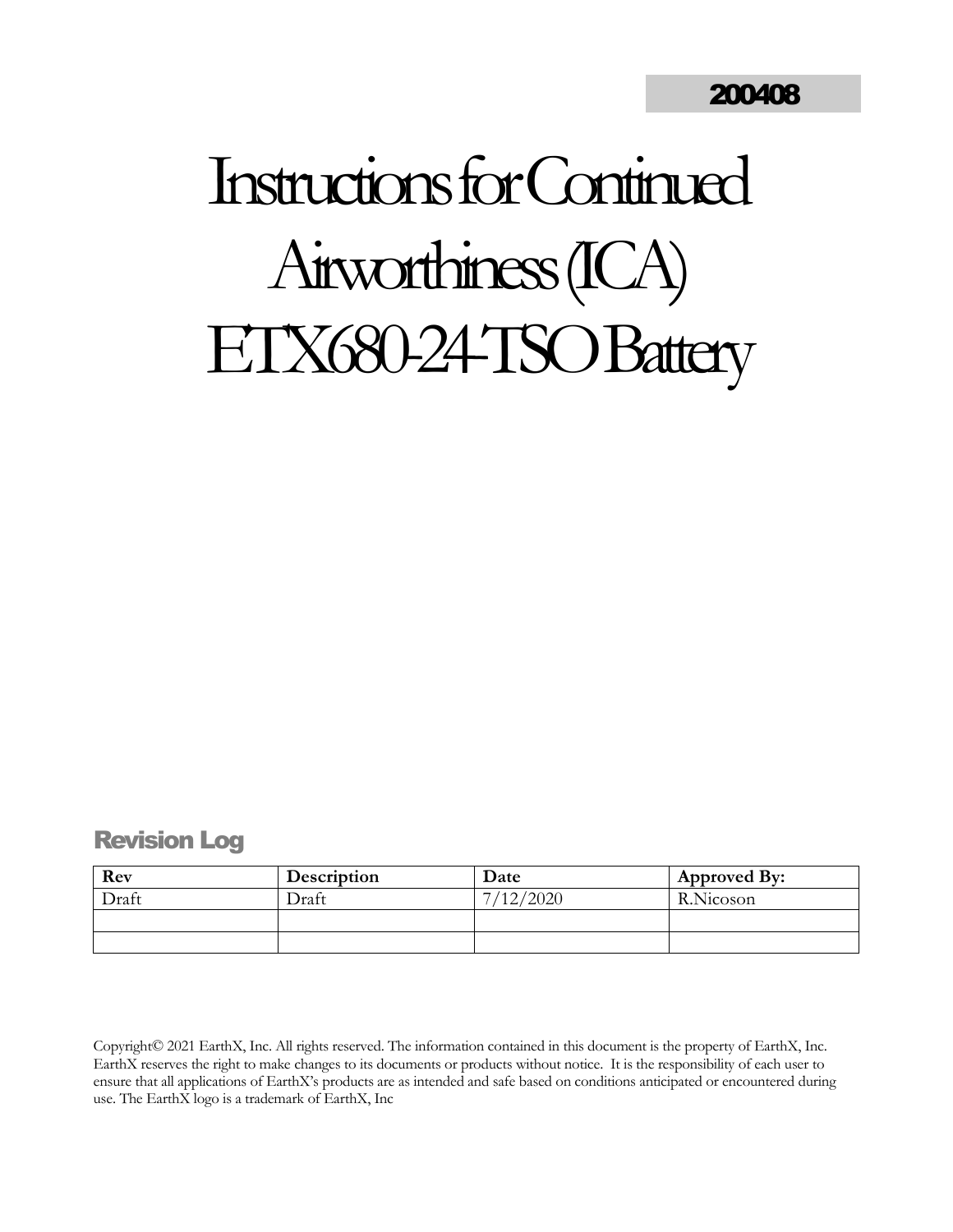# <span id="page-1-0"></span>**Table of Contents**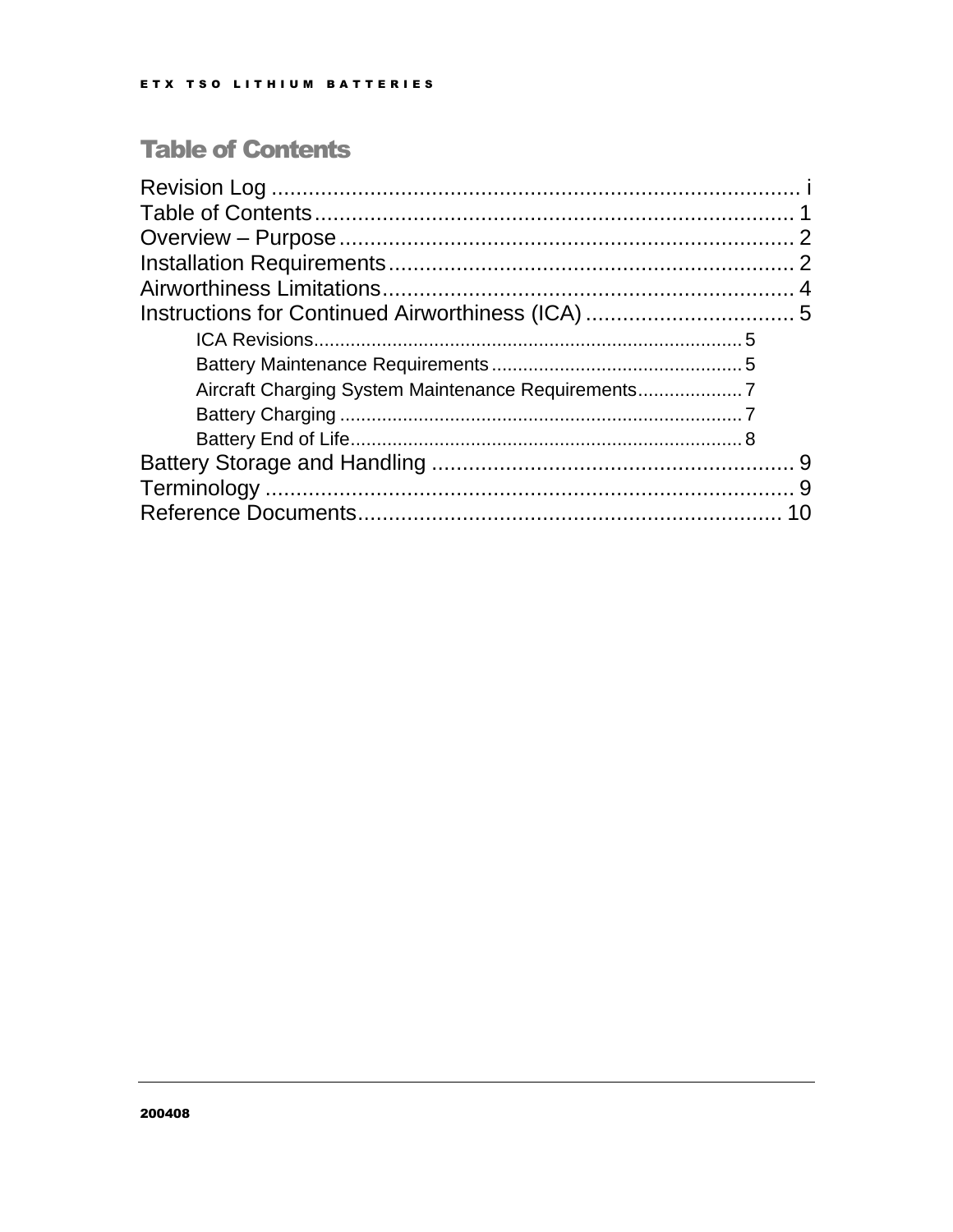# <span id="page-2-0"></span>Overview – Purpose

This manual covers the TSO Article (Part) installation aspects for the ETX680-24-TSO Battery to be installed on 14 CFR part 23 Aircraft. Installations of rechargeable lithium batteries defined herein, are expected to meet the guidance of AC 20-184. This TSO Battery meets the applicable TSO-C179b and is targeted for installation in 14 CFR part 23 airplanes. Refer to AC 20-184 for full Aircraft installation guidance and requirements not the subject of this manual.

In the spirit of an AML STC, this ICA is intended for general use and reuse with specifics contained in the appendices for a specific model. Additional models using the Model Qualification Process (MQP) will be added to the AML-STC.

The EarthX Lithium battery is designed as a maintenance free replacement for 24-volt leadacid or lithium starter batteries. The ETX680-24-TSO battery is part of the electrical system as a Secondary function with the Alternator system being Primary in the aircraft electrical system. The battery within this system has two sub functions: Starting Battery and Storage battery.

Per 14 CFR 23.1309-1E and TSO-C179b, the Failure Condition Classification (FCC) for this TSO Battery was initially defined as "Major" during the TSO project. Other installations may deem the analysis lessor or greater, dependent on the function in the particular installation Aircraft. Operation in an over-voltage condition (greater than 32 volts) may potentially result in a dangerous battery failure. Additionally, the safety of the aircraft may be compromised, if the battery is not properly sized to provide adequate emergency power, according to the aircraft essential system design load and duration.

Although many internal and external safety features have been designed per TSO-C179b and AC 20-184, failure to follow all application use, installation, charging, and storage instructions may result in battery damage and could lead to fire!

# <span id="page-2-1"></span>Installation Requirements

"This article meets the minimum requirements of technical standard order (TSO) C179b. Installation of this article requires separate approval." The article may be installed only according to 14 CFR part 43 and the applicable airworthiness or STC requirements. Below are the installation specific, in-service requirements and is not part of the TSO Part (LRU) specific certification under TSO-C179b:

a. The maximum charge rating is 70 amps, so the aircraft alternator rated output must be 70 amps or less or the appropriate aircraft controls in place to limit peak recharge current to 70 amps or less.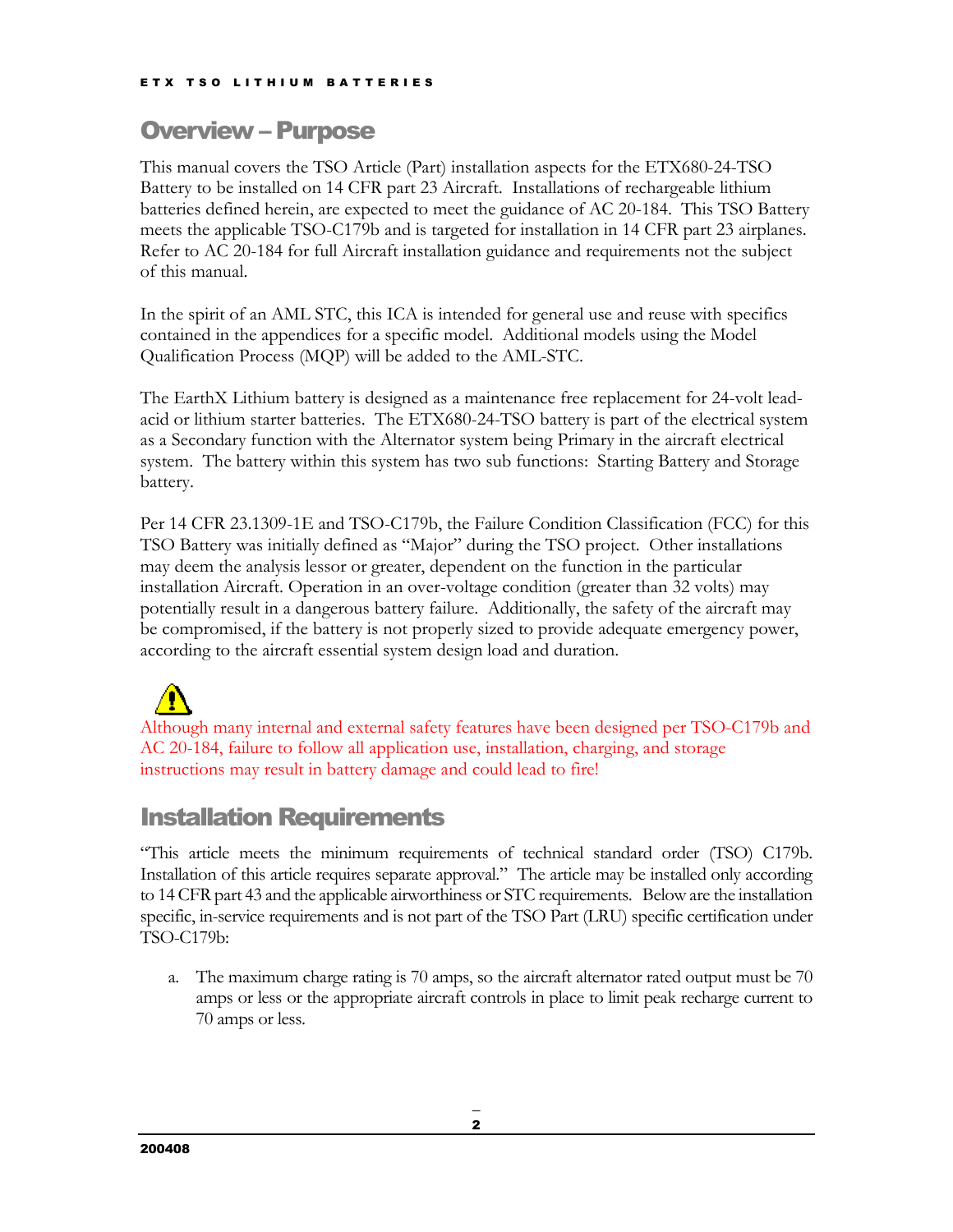- b. The maximum voltage output from aircraft charging system shall not exceed 32 volts. Thus, an automatic over-voltage protection device (OVPD) is required on the aircraft charging system.
- c. The battery fault monitoring indicator must be installed and tested.
- d. The battery vent system must be installed per the IMM or aircraft model specific TC/STC Installation and Wiring Diagram (IWD) instruction.
- e. The cranking current demand should not exceed; a Peak Power (Ipp) 850/400 Amps (+23C/-18C), Rated Power (Ipr) 500/250 Amps (+23C/-18C). Note: Old CCA spec is Ipr at -18C.
- f. The capacity demand (storage requirement) should exceed 30 minutes, plus 5 minutes for pilot identification. Timely pilot identification and load shedding assumed per normal procedures. An Electrical Load Analysis (ELA) is required.
- g. The battery must be installed in such a manner and or location to limit radiant and convection heating. The maximum short term (30 minute) environmental temperature of battery location should be less than 65°C. The maximum short term (30 minute) environmental temperature of battery location while the aircraft is on the ground shall not exceed 85°C. The battery's normal operating temperature is -30°C to 60°C.
- h. The battery should be secured in the existing battery box or battery holder as detailed in this manual and aircraft model specific TC/STC instructions.

**For a specific aircraft installation, refer to the documentation listed in the Appendix of this manual.**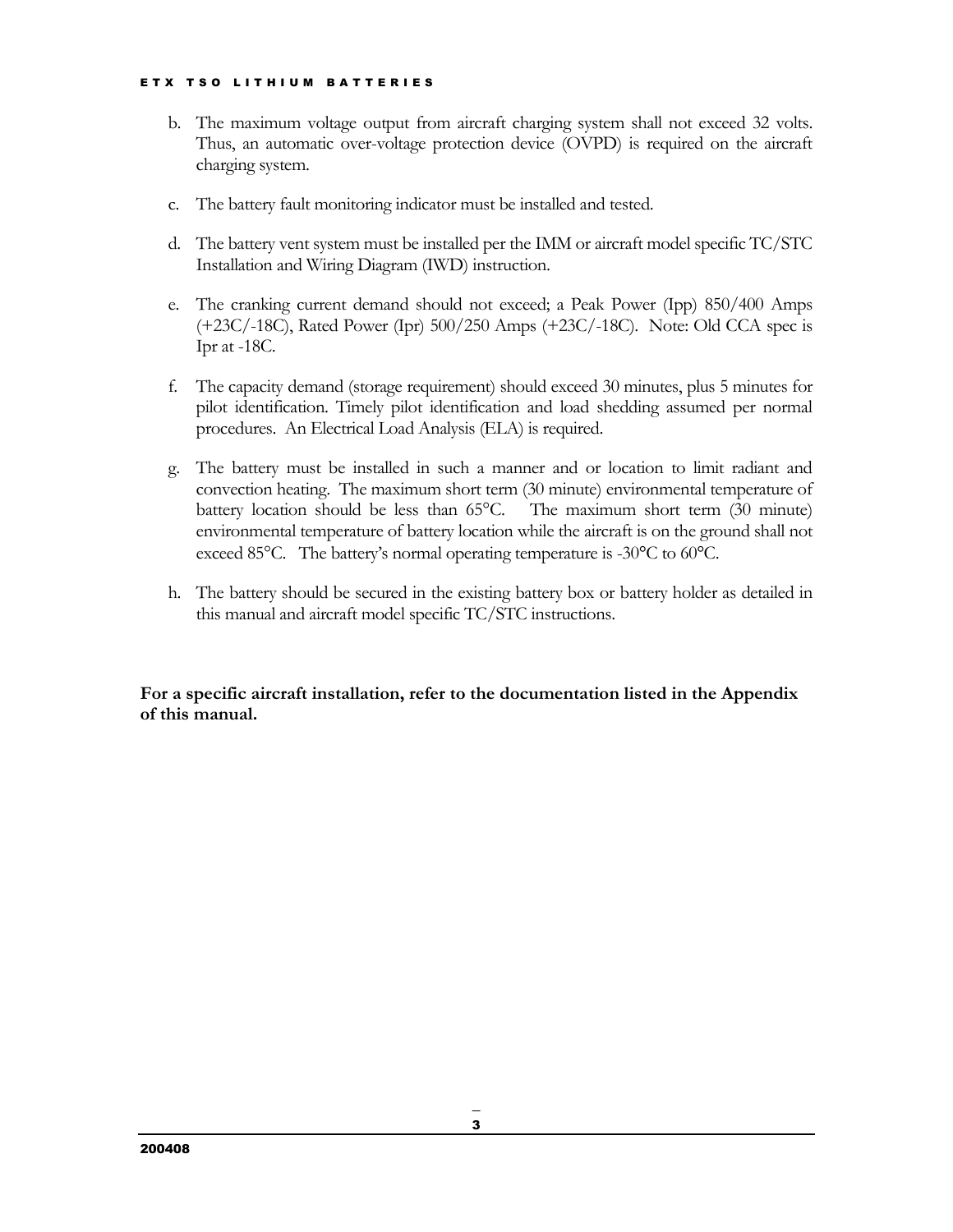# <span id="page-4-0"></span>Airworthiness Limitations

The conditions and tests for TSO approval of this article are minimum performance standards. Those installing this article, on or in a specific type and class of aircraft, must determine that the aircraft installation conditions are within the TSO standards. The article may be installed according to 14 CFR part 43 or the applicable airworthiness requirements. The Airworthiness Limitations section is FAA approved and specifies maintenance required under 43.16 and 91.403 of the Title 14 of the Code of Federal Regulations.

There are no new (or additional) airworthiness limitations associated with this equipment and/or installation.

FAA APPROVAL: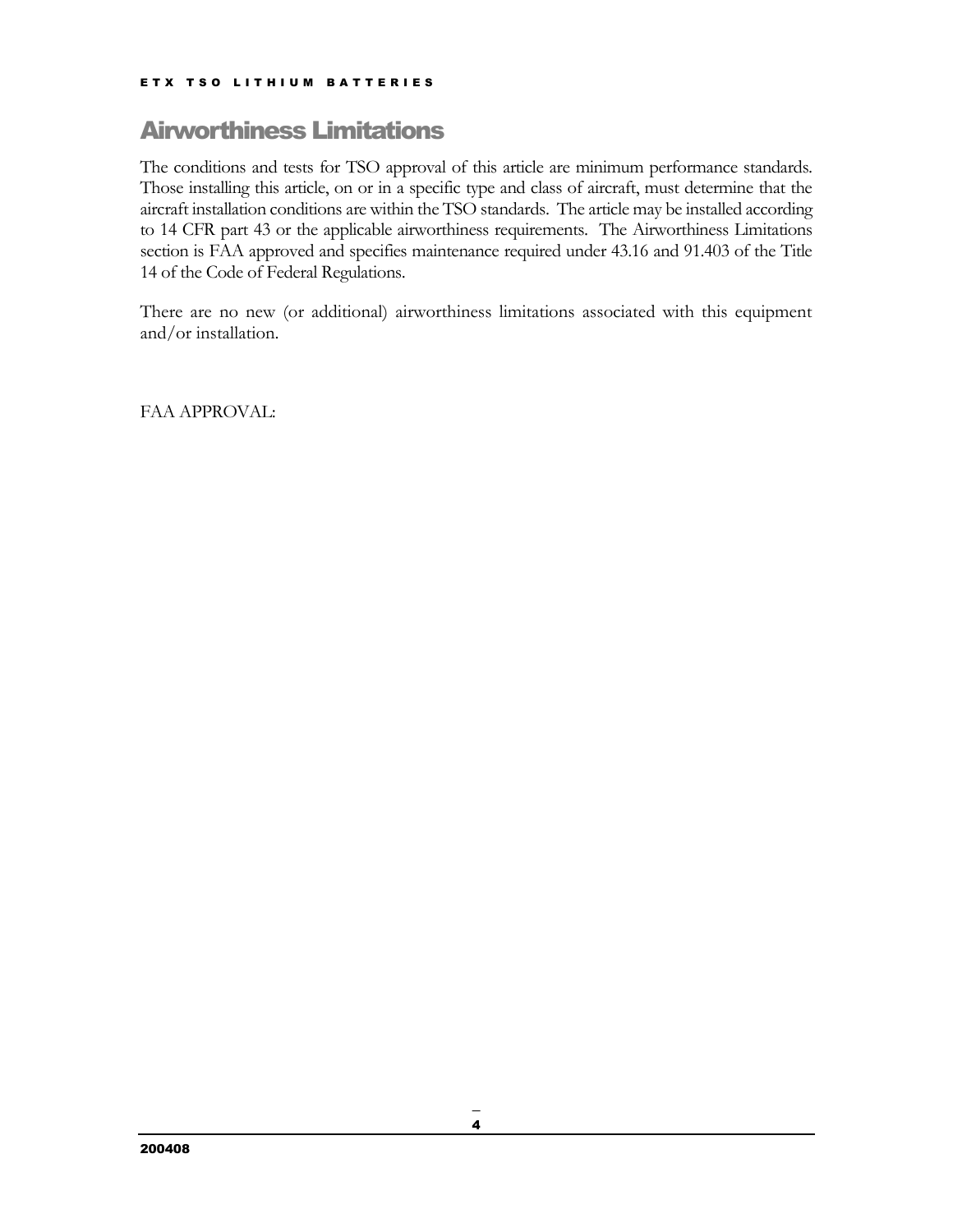# <span id="page-5-0"></span>Instructions for Continued Airworthiness (ICA)

The supplemental Instructions for Continued Airworthiness (ICA) are required by 14 CFR part 23 for this Article (Part) installed on Aircraft (14 CFR 23.1529 for this application and TSO).

The Battery Functions are considered Secondary within the electrical system for each of the Classes of Airplanes shown in Figure 2 of AC 23.1309-1E. The alternator charging system is considered Primary for this ICA. Per AC 23.1309-1E and reference TSO-C179b, the Failure Condition Classification (FCC) for this TSO Battery is "Major". For this ICA and Battery there is no complex hardware or software. However, other installations may deem the analysis lessor or greater, dependent on the function in the particular installation Aircraft.

## <span id="page-5-1"></span>ICA Revisions

Updates and/or revisions to the ICA will be available from the documentation section of the EarthX Website: [www.earthxbatteries.com.](http://www.earthxbatteries.com/) Customers will be notified of a change to the ICA via the customer's email of record.

#### <span id="page-5-2"></span>Battery Maintenance Requirements

The ETX680-24-TSO battery is a maintenance free battery with no internal replaceable components. No inspection or testing is required for the first 24 months after purchase. Thereafter, an annual inspection is required to ensure that the battery functions as designed and installed for safe operation of the aircraft.

The following inspections/tests shall be performed on an annual basis (after first 24-month period), typically during the annual inspection:

- 1) Visually inspect the battery for signs of damage; plastic case cracks, warped plastic or long side of the battery is swollen.
- 2) Verify the battery fault monitoring LED circuit is operational (not required for digital communications). To do this, use a wire jumper to connect the battery's fault output wire to battery ground (see figure inset below), and verify that the battery's internal fault LED is lit and that the external fault LED and/or EFIS indicator (on the instrument panel) is lit or indicating. Alternately, if the panel mount LED is equipped with a "Push to Test" feature, it can be used in lieu of the wire jumper method described above.
- 3) Ensure the battery is fully charged. Turn off the aircraft master switch and any other battery loads, then measure the voltage at the battery terminals. A fully charged battery should be 26.6 volts or greater. If not connect an Optimate TM281 (5 amp) battery charger to the battery and leave the charger "On" until the charge lights (Save, Charge and Optimize LEDs in the center of the charger) are extinguished.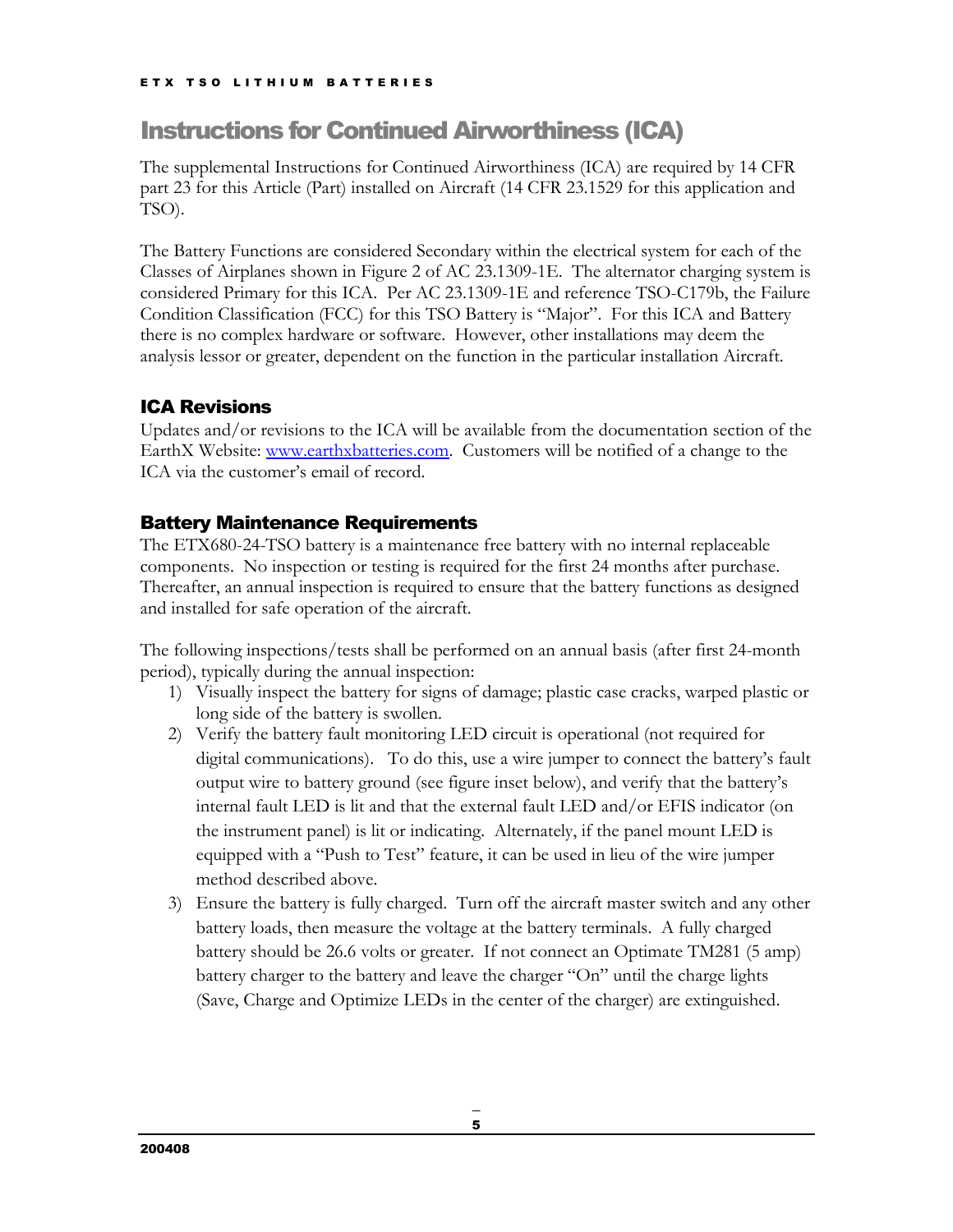

- 4) After fully charging the battery in the previous step, allow the battery rest over-night (minimum of 12 hours) without any load applied to the battery. Verify the battery is "holding a charge" by confirming the voltage is greater than 26.6 volt.
- 5) Verify the battery capacity. A battery's current capacity as compared to its original capacity is an indication of the battery's remaining service life. A battery with greater than 80% of its original "rated" capacity is consider fit for continued service. If the battery capacity is less than 80%, then it must be replaced. Alternately, if the batteries tested capacity is capable of supporting the aircraft's emergency load for the required amount of time it is consider fit for continued service. It is recommended that the article be replaced after 6 years of service. To test the battery capacity:
	- a. Fully charge the battery with an appropriate charger
	- b. Turn on all electrical loads for flight operation and start a timer.
	- c. Measure and record the battery's discharge amps using a DC clamp-on current meter at the positive terminal of the battery.
	- d. Using the measured amps in the previous step and the battery's nameplate rated capacity (in Ah), calculate the time to discharge the battery to 80%.

Time to discharge  $80\%$  (Hours) =  $\frac{Rated \text{ Capacity in } Ah * .8}{Measured \text{ Distance Amps}}$ For Example, (16 Ah Rated Capacity, 5 amp measured discharge rate) Time to discharge  $80\% = \frac{16 \times .8}{5} = 2.56$  hours

- e. Terminate the test after the number of hours calculated in the previous step has expired or if the battery is over-discharged (shuts off discharge current). If the battery is still supplying power at the termination of the test, then the battery's capacity is greater than 80%. If the battery's capacity is greater than 80% of it rated or capable of supporting the aircraft's emergency load for the required amount of time, then the battery has passed the test.
- f. Fully charge the battery with an appropriate charger.
- 6) Verify battery terminals are clean and terminal screws are properly secured (torque to  $45$ in-lbs).
- 7) Visually inspect the vent tubes to ensure they are not blocked (plugged, pinched or kinked).
- 8) Verify the battery box and or battery restraint system is in good working order.
- 9) Test complete, record in Aircraft Logbook with inspection info or storage log.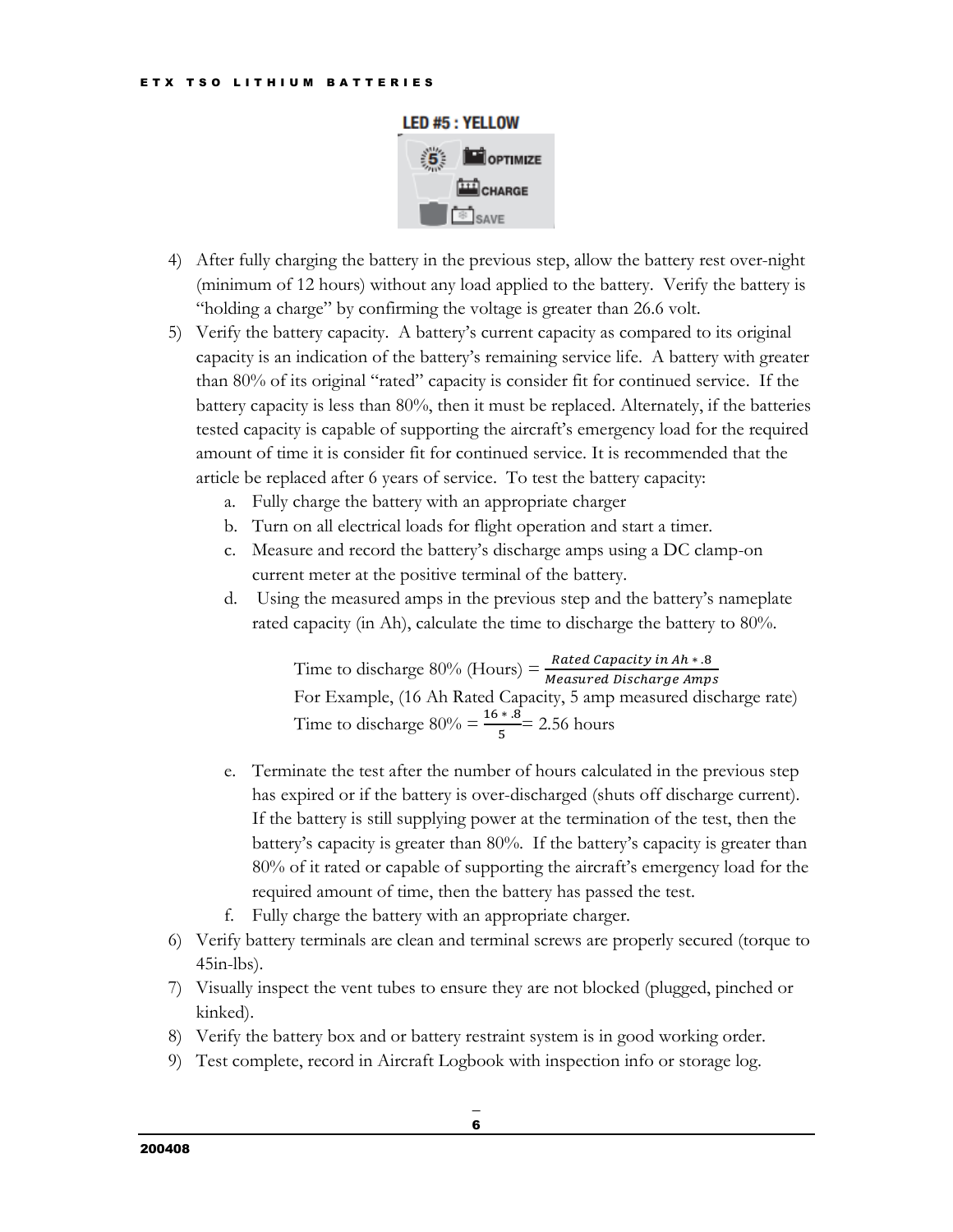#### <span id="page-7-0"></span>Aircraft Charging System Maintenance Requirements

An annual inspection (check and/or test) is required for the voltage regulator and Over-Voltage Protection Device (OVPD) or System (OVS) of the aircraft charging system for safe operation of the battery and aircraft electrical system. The regulator and OVPD or OVS may physically be separate devices or in a single housing. Follow the regulator and OVP manufacturer's ICA or maintenance instructions for annual checks and or tests.

#### <span id="page-7-1"></span>Battery Charging

If at any time the aircraft will not start, or the battery seems low, or the voltage is less than 26.4 volt, charge it for the recommended time and charge rates shown below and disconnect the charger when charging is complete. The recommended and maximum charge rate is specified on the top label of the battery. Never exceed the maximum charging amps for your battery.

This table shows typical charging times for the battery:

| Model         | Charging Amps         | Charging Time |
|---------------|-----------------------|---------------|
| ETX680-24-TSO | 5 amp (TM281 Charger) | 3 hours       |
|               |                       |               |
|               |                       |               |

Lithium batteries have a very low self-discharge rate which means the battery, if disconnected from the aircraft, could "hold its charge" for over a year. However, some aircraft may have systems that use a small amount of power with the "Master switch" off. In those cases, we recommend disconnecting a battery cable from the battery during long term storage (greater than 6 months).

Only an approved battery charger shall be used:

#### **Optimate TM281 (5 amp)**

If the battery has been over-discharged and "disconnected", the voltage at the battery terminal should be near zero volts if the battery still has a load on it. If the battery is disconnected from the load it will automatically reconnect and the terminal voltage return to > 9volts (remove the load by removing the positive or negative cables from the battery). In this case, simply connect the battery to a charger to restore charge (charge with 1-10 amps for 20-30 minutes), and then re-check the voltage. If the voltage is 25.6V or greater and holding a charge, the battery should be ok and can be fully charged. If the battery voltage does not return to >20 volt after removing any and all load. Then (step 1) connect the Optimate battery cables to the battery (red clamp to positive and black clamp to negative), next (step 2) plug the charger power cord into AC outlet. The charger should startup and go into the "Save" charging mode. If not contact EarthX technical support.

If using a Ground Power Unit (GPU), the current rating or current setting SHALL NOT be more than the max charge rate stated on the battery label or in this manual. It is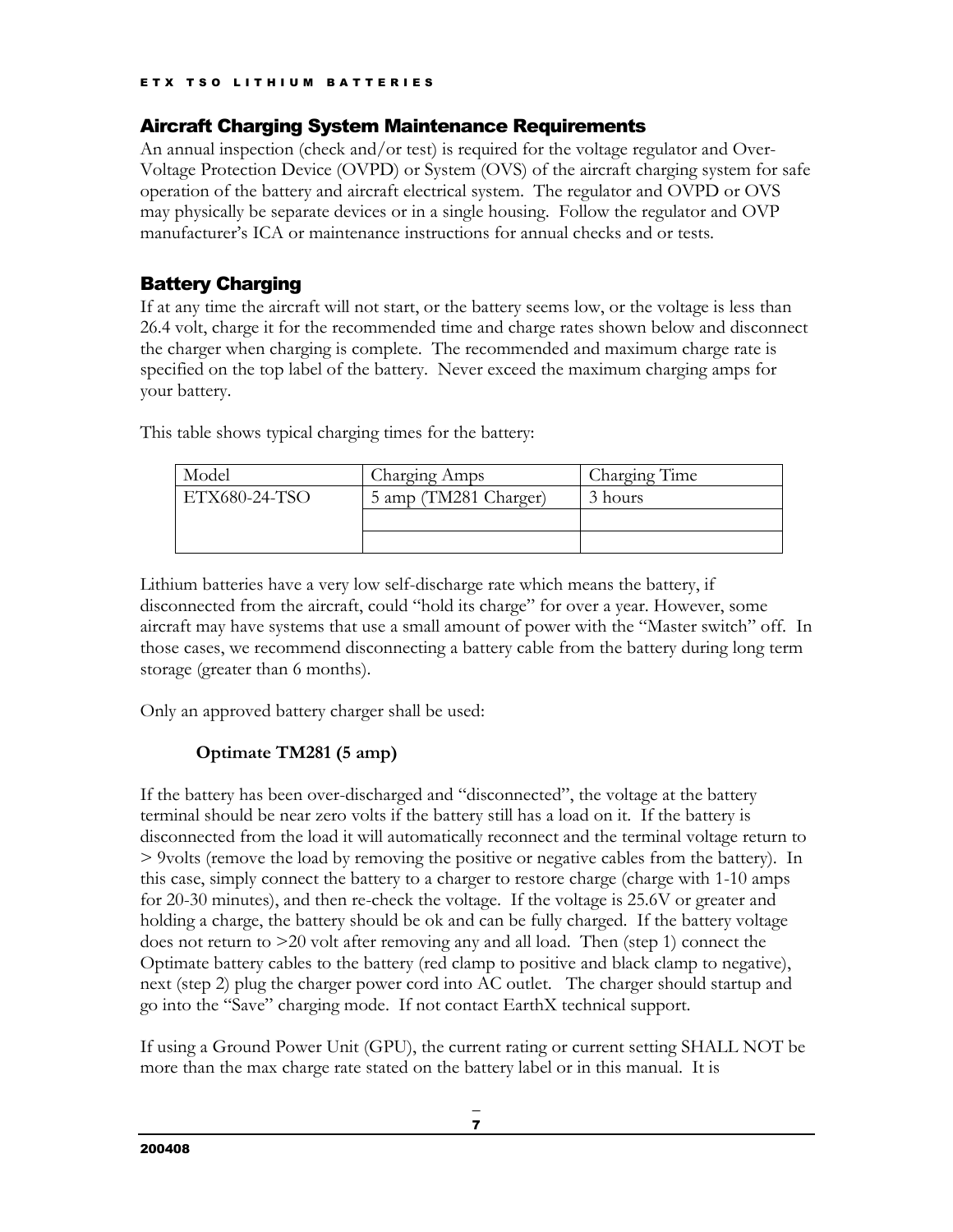recommended that a warning label is placed next to the GPU plug stating the max current allowed.

**Never jump start from a car size battery or larger!**

# **Never charge a faulty battery (a battery that will not accept a charge or hold a charge).**

**Never use the de-sulfate setting on your charger.** Be sure the charger's output voltage level does not exceed 30V. If the charger does not display the voltage reading, then use a voltmeter to check the voltage while charging.

**If the battery gets hot while charging, discontinue charging and use.**

**Do not charge battery in temperatures above 140 degrees F (60C), or in direct sunlight.**

**When charging a battery, place it on a non-flammable surface, and remove any flammable items nearby.**

**For maximum battery and starting system life, do not crank an engine for more than 15 seconds within any 1 minute period.**

### <span id="page-8-0"></span>Battery End of Life

The battery expected life is 6 years. However, the following conditions indicate battery endof-life and the battery shall be replaced to ensure continued airworthiness:

- Insufficient capacity per annual maintenance requirements above
- Insufficient power to crank engine
- On-going battery fault indication (refer to the "Battery Operation" section of this manual or the "Troubleshooting" section of the Installation and Maintenance Manual (IMM), 200407
- Will not hold a charge (>26.4 volts a week after charging the battery to full charge)

• 6 years of in-aircraft service

At battery end-of-life contact EarthX for replacement options.

Batteries can be recycled at any location accepting lithium ion type batteries. Drain battery and or cover terminals with electrical insulating tape prior to recycling. For recycling information and where to recycle check this website [\(www.call2recycle.org/\)](http://www.call2recycle.org/).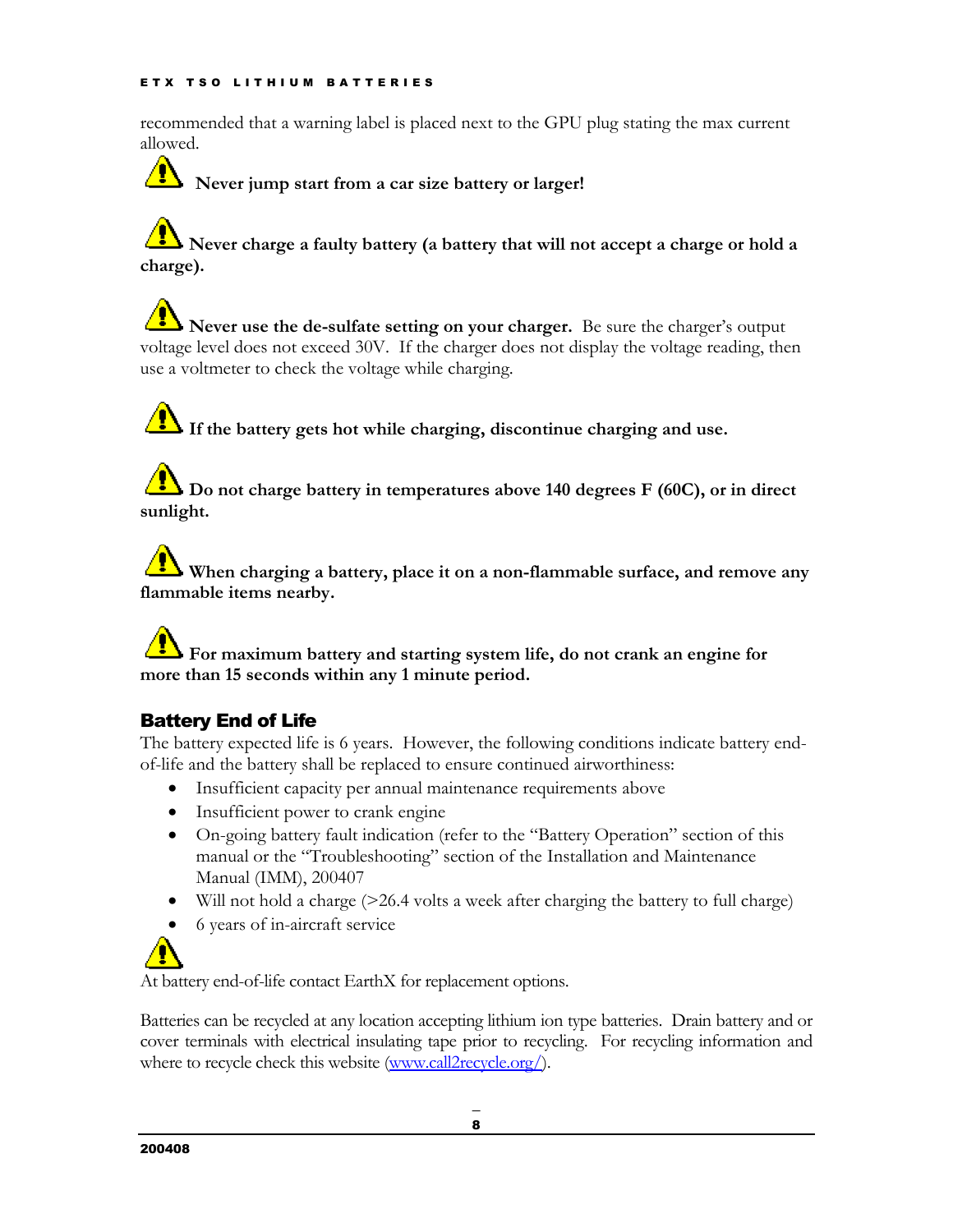#### <span id="page-9-0"></span>Battery Storage and Handling

If the Aircraft is to be put in storage for an extended period of time (> 6 months), disconnect the battery cable to eliminate drain from the Aircraft's electrical system. A fully charged battery can be put in storage for up to a year without charging, but should be charged and inspected annually.

Our batteries can be stored at temperatures between -40 $^{\circ}$ C to +70 $^{\circ}$ C. Our batteries have no liquid inside and will not freeze.

Special care must be taken in the handling, shipping, and storage of rechargeable lithium batteries. As a result, installers, end users, and personnel involved in the maintenance, and disposal of rechargeable lithium batteries requires training in the special characteristics related to rechargeable lithium battery safety. Leaving battery output terminals or leads exposed may result in external short-circuiting of the battery during shipping, handling, testing and installation. Terminals of batteries shall be covered with non-conductive protective devices to avoid any possibility of shorting during handling, shipping, and storage.

# **1)** Do not incinerate or expose to open flames!

**The MSDS is available on EarthX's website.**

# **Always follow the manufacturers recommended safety precautions and procedures.**

# <span id="page-9-1"></span>**Terminology**

The following table describes the terminology used in this document.

| Ah         | Amp-Hour is a unit of measure of charge that can be stored in a        |
|------------|------------------------------------------------------------------------|
|            | battery.                                                               |
| <b>BMS</b> | The Battery Management System refers to the collection of              |
|            | electronics responsible for monitoring and controlling the cell charge |
|            | level, providing over charge protection and over discharge protection  |
| Cell       | A single encased electrochemical unit (one positive and one negative   |
|            | electrode) which exhibits a voltage differential across two terminals. |
|            |                                                                        |
| OEM        | Original Equipment Manufacturer                                        |
|            |                                                                        |
| IEC        | International Electro-Technical Commission on safety standards.        |
|            |                                                                        |